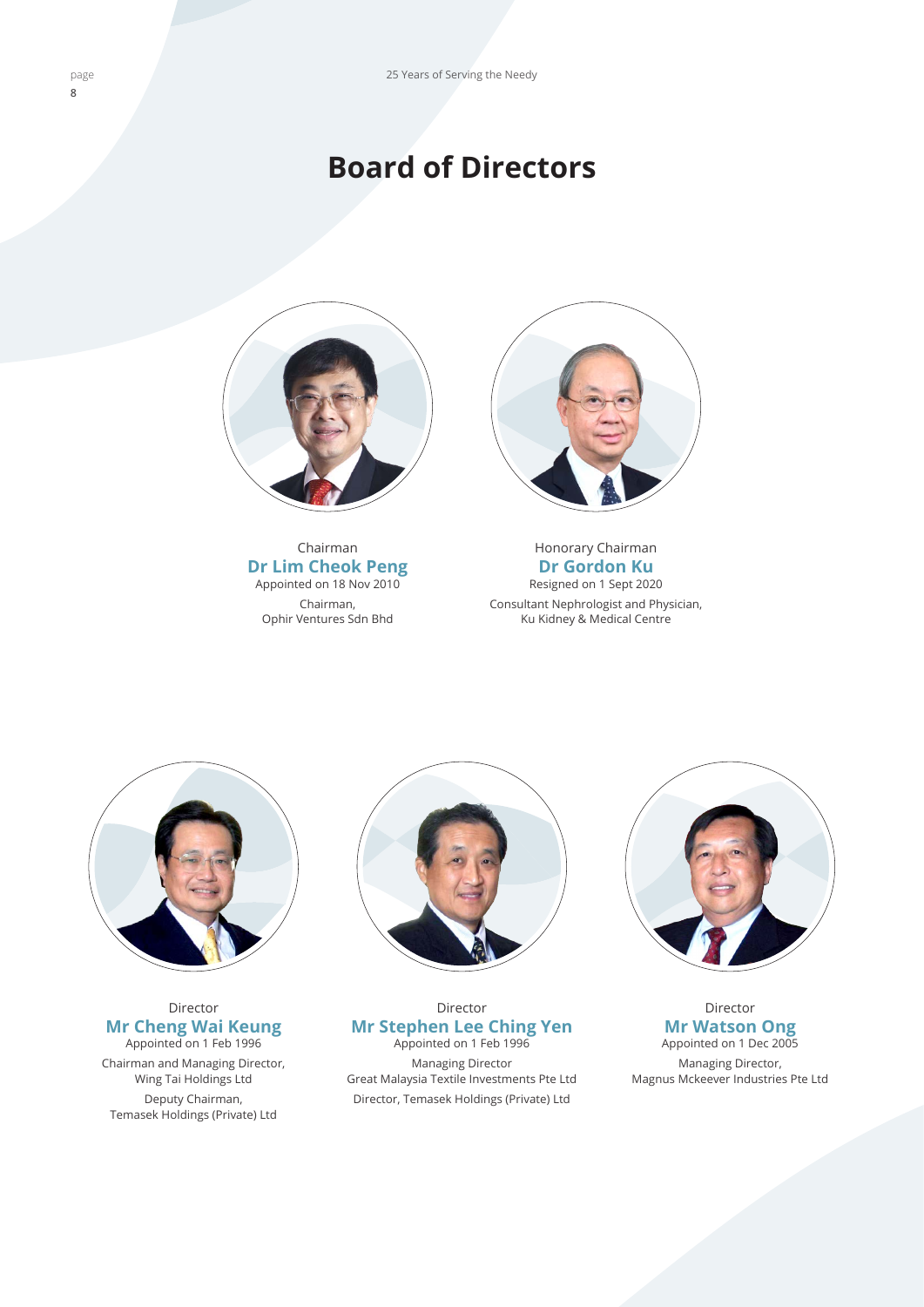

Director **Mr Yeoh Oon Jin** Appointed on 1 Dec 2005 Executive Chairman, Singapore, PricewaterhouseCoopers LLP



Director **Mr Wong Yew Meng** Appointed on 15 Mar 2010 Retired Partner PricewaterhouseCoopers LLP



Director **Mdm Chan May Ping** Appointed on 22 Jun 2016 Former Managing Director, DBS Bank Ltd



Director **Mr Uantchern Loh** Appointed on 20 Jul 2016 CEO, Asia Pacific Black Sun Pte Ltd



Director **Mr Chan Soo Sen** Appointed on 10 Oct 2016 Retired Member of Parliament Chairman, SCP Consultants Pte Ltd



Director **Mr Roy Quek Hong Sheng** Appointed on 1 July 2020 Founder and Chairman, St. Joseph's Institution International School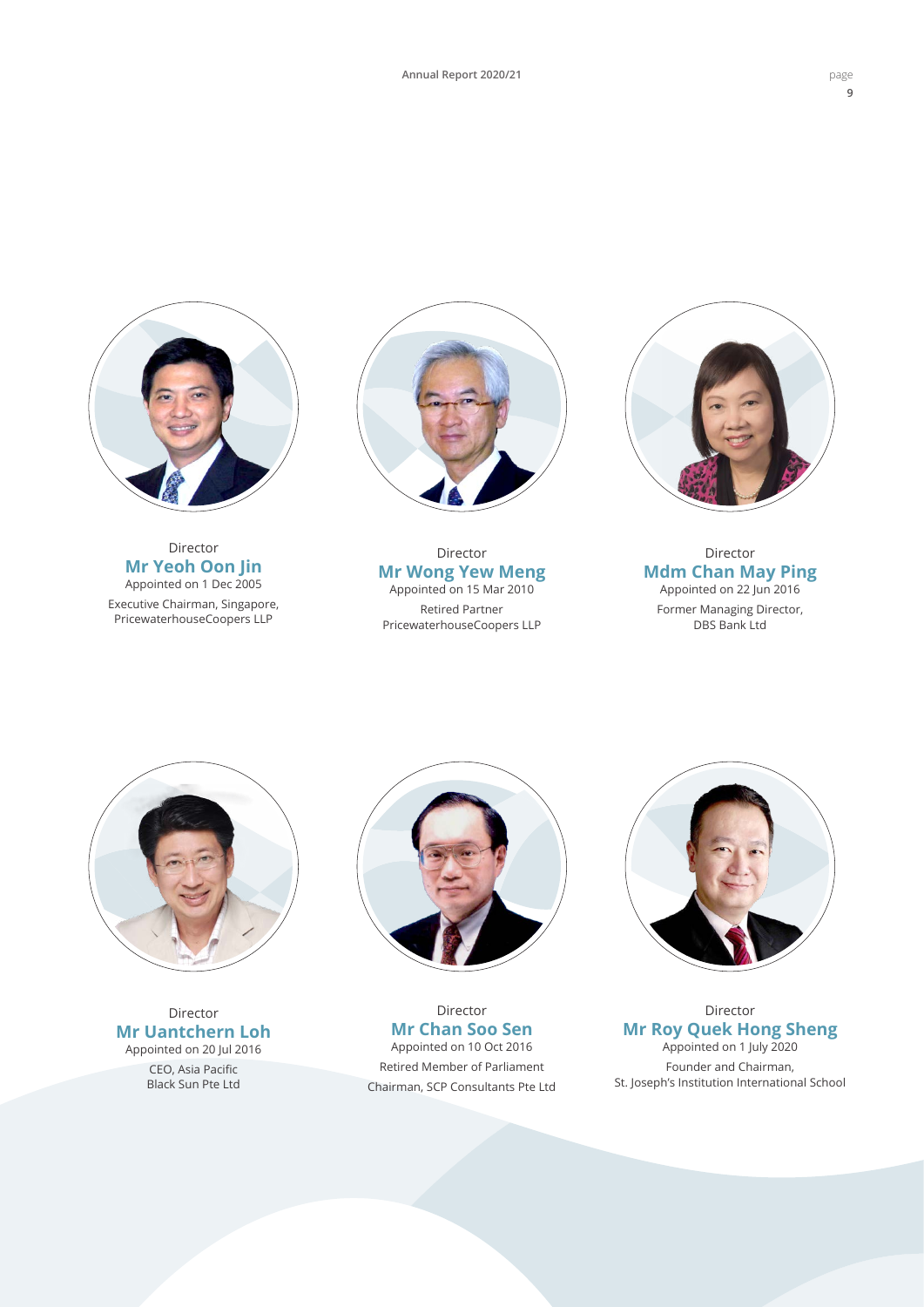## **Working Committees**

#### **Audit & Risk Committee**

Chairperson **Mr Yeoh Oon Jin** Members **Mr Cheng Wai Keung Mr Stephen Lee Ching Yen**

#### **Investment Committee**

Chairperson **Dr Lim Cheok Peng**

Members **Mdm Chan May Ping Mr Cheng Wai Keung Mr Uantchern Loh Mr Wong Yew Meng**

#### **Budget & Finance Committee**

Chairperson **Mr Watson Ong**

Members **Mr Chan Soo Sen Mr Uantchern Loh**

### **Communications and IT Committee**

Chairperson **Mr Uantchern Loh**

Members **Mr Chan Soo Sen Mr Watson Ong**

#### **Patient Programme Selection & Review Committee**

Chairperson **Mdm Chan May Ping**

> Members **Mr Roy Quek Mr Watson Ong**

#### **Fundraising Committee**

Chairperson **Mr Chan Soo Sen**

Members **Mr Uantchern Loh Mr Watson Ong**

### **Human Resources Committee**

Chairperson **Mdm Chan May Ping**

Members **Mr Roy Quek Mr Uantchern Loh**

### **Tender Committee**

Chairperson **A/Prof Lina Choong Hui Lin** Co-Chairperson

**Mr Watson Ong** Members

**Dr Ng Tsun Gun Dr Stephen Lim Mr Chan Soo Sen**

#### **Fundraising Sub-Committee**

Chairperson **Mr Ong Lian Kwang**  Chinese Community Committee



## **Medical Advisory Board**

### Chairperson and Medical Director **A/Prof Lina Choong Hui Lin**

Senior Consultant and Director of Dialysis, Department of Renal Medicine Singapore General Hospital

Medical Director (Peritoneal Dialysis) **Dr Grace Lee**

Consultant Nephrologist and Physician, Grace Lee Kidney & Medical Centre

#### Member **Prof Woo Keng Thye**

Emeritus Consultant and Advisor, Department of Renal Medicine Singapore General Hospital

> Member **Dr Tan Seng Hoe**

Senior Nephrologist & Physician, SH Tan Kidney & Medical Clinic

#### Member **A/Prof Evan Lee**

Senior Consultant,

Department of Medicine, Nephrology, National University Hospital

> Member **Dr Lim Cheok Peng**

#### Member **Dr Stephen Lim**

Consultant Surgeon and Urologist, Stephen Lim Surgery

> Member **Mr Watson Ong**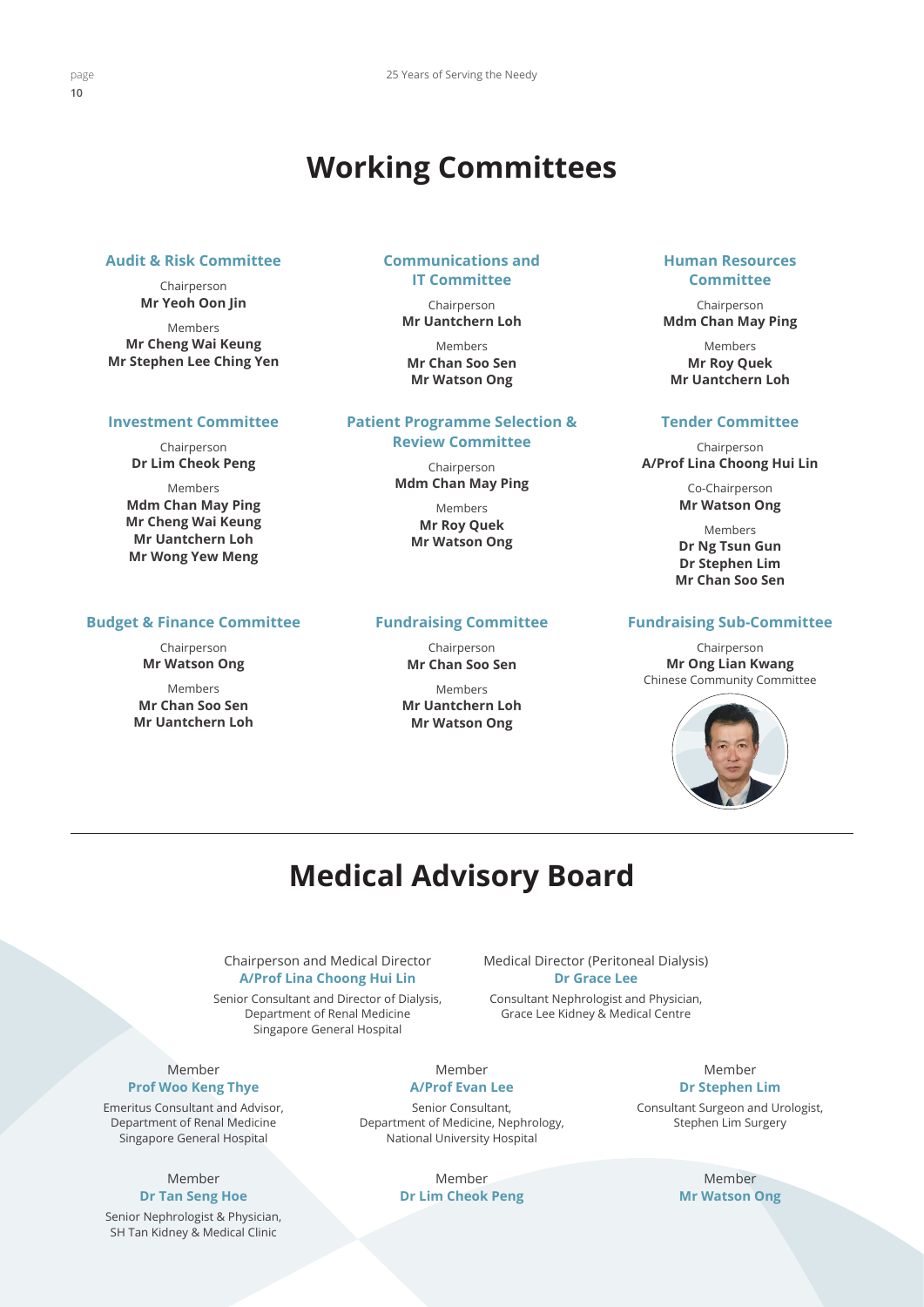# **Visiting Doctors**

#### **A/Prof Lina Choong Hui Lin**

Senior Consultant and Director of Dialysis, Department of Renal Medicine Singapore General Hospital

#### **Dr Manish Kaushik**

Senior Consultant, Department of Renal Medicine Singapore General Hospital

#### **A/Prof Tan Han Khim**

Senior Consultant, Department of Renal Medicine Singapore General Hospital

### **Dr Grace Lee**

Consultant Nephrologist and Physician, Grace Lee Kidney & Medical Centre

### **Dr Ng Tsun Gun**

Renal Physician, T G Ng Kidney & Medical Centre

**Adjunct Assistant Professor Timothy Koh Jee Kam** Senior Consultant, Department of Renal Medicine Tan Tock Seng Hospital

#### **Dr Tan Seng Hoe**

Senior Nephrologist & Physician, SH Tan Kidney & Medical Clinic

### **Dr Pwee Hock Swee**

Specialist Pwee Renal and Dialysis Clinic

#### **Dr Wong Jiunn**

Consultant, Department of Renal Medicine Singapore General Hospital

#### **Dr Htay Htay**

Consultant, Department of Renal Medicine Singapore General Hospital

## **Dr Stephen Chew**

Specialist and Physician, Stephen Chew Centre for Kidney Disease & Hypertension

## **Dr Yeoh Lee Ying**

Senior Consultant, Department of Renal Medicine Sengkang General Hospital

## **Management Team**

General Manager **Mr Yeo Siak Ling**  Admin & Human Resource Manager **Mrs Lily Quan** 

> Accountant **Mr Eric Cheong**

Clinical Services Head **Ms Petra Chong**